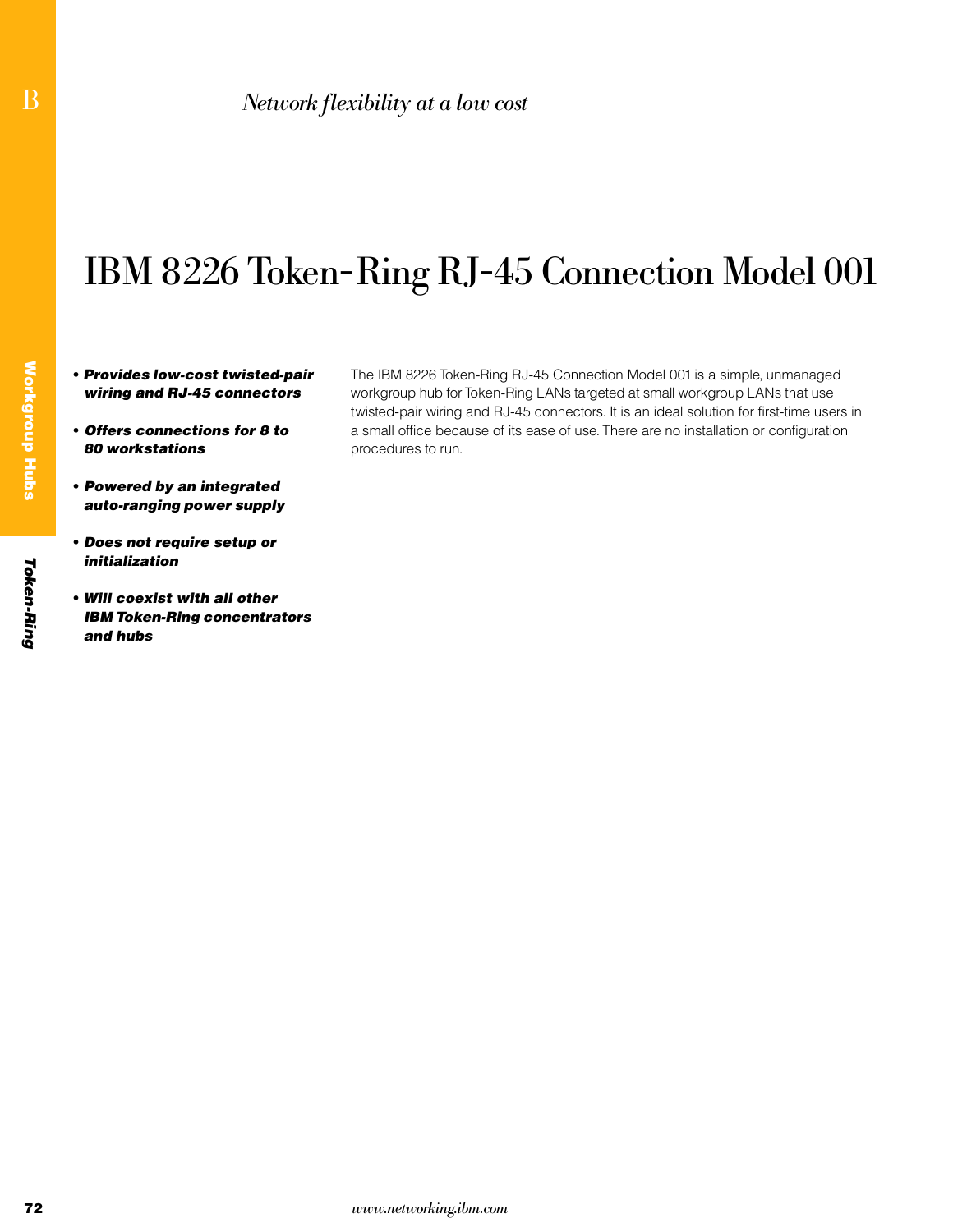#### Product Overview

The IBM 8226 Token-Ring RJ-45 Connection Model 001 is a low-cost, passive, Token-Ring access unit that provides shielded RJ-45 connection for attaching workstations and other Token-Ring devices to a 4- or 16-Mbps Token-Ring network using category 4 or 5 UTP cabling. The 8226 also uses visual status indicators to make installation and use simple and quick. No manual setup or initialization is required. The equipment is connected using twisted-pair cabling, creating a LAN. The 8226's connection capabilities offer flexibility. Customers can use the 8226 for a single ring of up to eight workstations. Up to ten 8226s can be linked via the RI/RO ports to connect up to 80 workstations.

And the 8226 is powered so that it can reset port relays automatically, making it less expensive to operate than most other access units.

The 8226 is flexible. It can be used in any one of three physical configurations to create or extend the Token-Ring network that suits your business needs.

The 8226 Model 001 is a flexible, inexpensive Token-Ring multistation access unit used to build workgroup networks using twisted-pair wiring and RJ-45 connectors. The 8226 provides up to eight port attachments to either a 4-Mbps or 16-Mbps Token-Ring LAN.

The 8226 features a splitter function that uses a single hub port to connect up to eight devices, instead of requiring a separate hub port for each device. The 8226 is attached to an existing hub port, the switch on the front panel is set to "Splitter" and then up to eight additional devices can be connected to the 8226.

#### **Benefits**

• The stand-alone ring. The 8226 Model 001 can be used as a stand-alone ring, by attaching up to eight workstations or devices to the 8226's RJ-45 ports.

This, coupled with the 8226's ease of installation and use, makes it an excellent choice for small-office environments such as professional offices, branch banks, stores and classrooms. A high level of technical expertise is not necessary. All you have to do is connect your equipment to the 8226 and let it do the rest. There are no installation or configuration procedures to run.

• Serving your growing organization. IBM 8226s can also be used together by cabling up to ten 8226s via their RI/RO ports and then attaching up to eight workstations to each 8226's RJ-45 ports. By using this configuration you can quickly and easily expand your Token-Ring network as your business expands.

 Once the network segment grows in either station activity or number of nodes to the point where more sophisticated network management is a requirement, the 8226s may be isolated in less demanding environments or bridged or routed with other LANs or WANs.

• Accommodating continued growth. As your growing business requires continued growth of your network, the 8226 can be used with a hub or concentrator to serve additional workstations without changing your building cabling. Instead of using a separate hub or concentrator port for each device you want to connect, you can attach the 8226 to an existing hub or concentrator port, set the switch on the front of the 8226 to "splitter," and connect up to eight additional devices to the 8226.